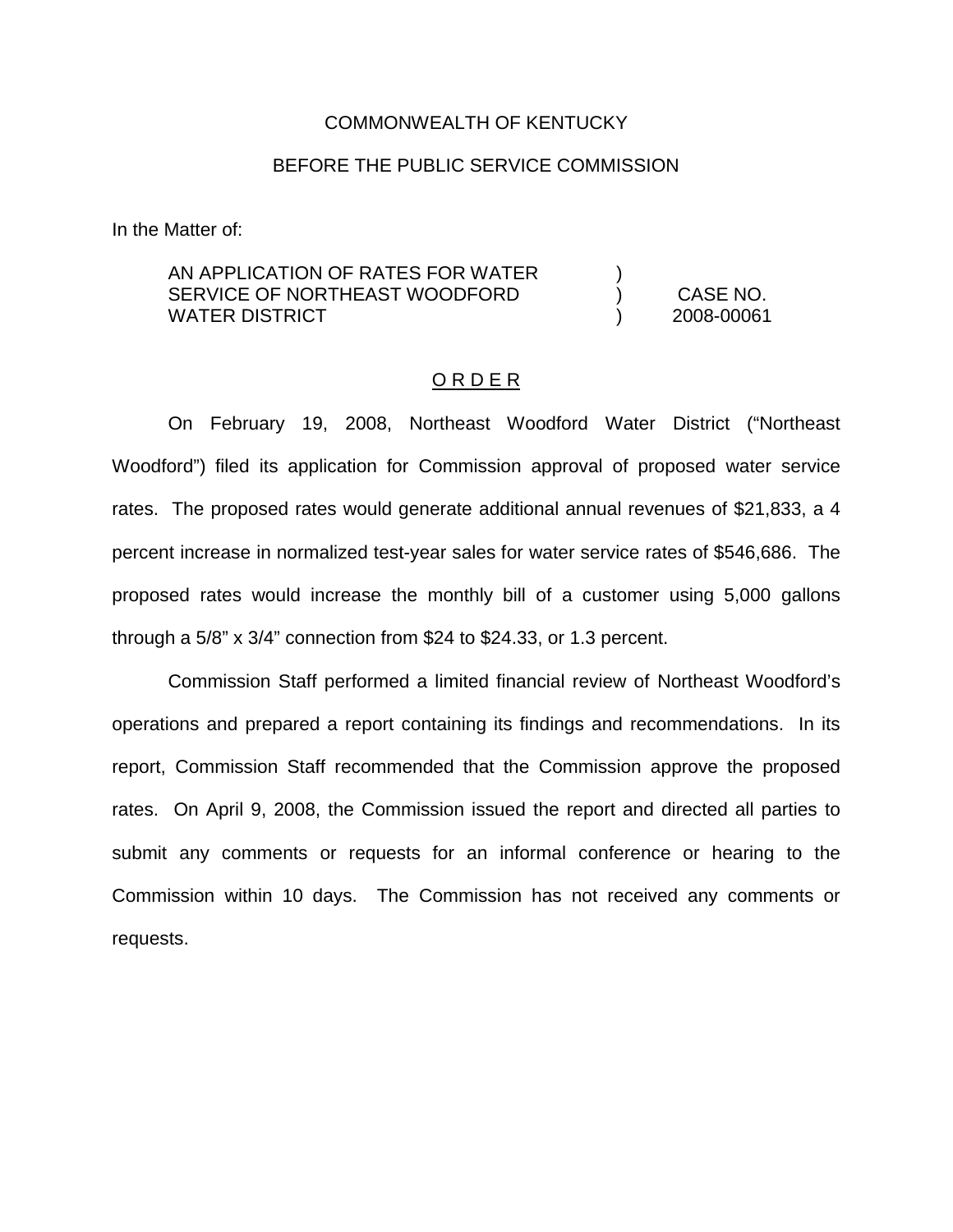The Commission, after considering the evidence of record and being otherwise sufficiently advised, finds that the rates proposed by Northeast Woodford and shown in this Order at Appendix A are fair, just, and reasonable.<sup>1</sup>

IT IS THEREFORE ORDERED that:

1. The findings contained in the Staff Report are adopted and incorporated by reference into this Order as if fully set out herein.

2. The rates proposed by Northeast Woodford and contained in Appendix A of this Order are approved for service rendered by Northeast Woodford on and after the date of this Order.

3. Within 30 days of the date of this Order, Northeast Woodford shall file with the Commission its revised tariffs setting out the rates approved herein.

Done at Frankfort, Kentucky, this 30<sup>th</sup> day of April, 2008.

By the Commission

dtive Director

 $1$  The rates approved in this Order reflect the recent increase in the rate that the city of Versailles, Northeast Woodford's wholesale supplier, charges. Accordingly, Northeast Woodford is not eligible to apply, pursuant to 807 KAR 5:068, for a rate adjustment for this wholesale rate increase.